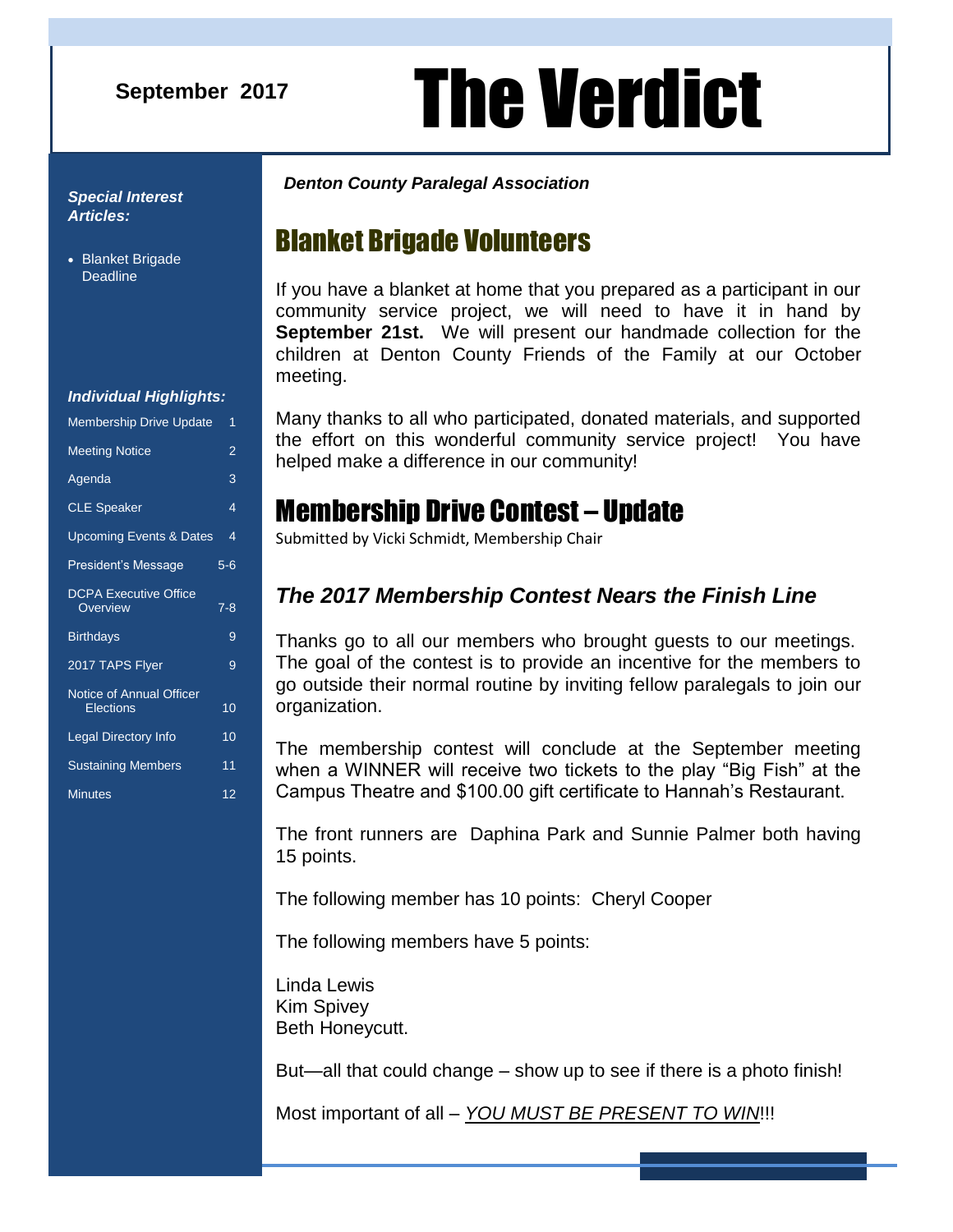## The Verdict **Page 2 of 12**

### Meeting Notice

#### **2017 Officers**

Pamela Snavely, President [psnavely@hbwvlaw.com](mailto:psnavely@hbwvlaw.com)

Daphina Park, President-Elect Daphina.Park@dentoncounty.com

Martha Gallegos, Secretary/Parliamentarian Martha.gallegos@dentoncounty.com

> Lisa Pittman, Treasurer [lpittman@hbwvlaw.com](mailto:lpittman@hbwvlaw.com)

Heather Walker, Historian [heather.walker@dentoncounty.com](mailto:Kim.guertler@dentoncounty.com)

#### **2017 Committee Chairs**

**CLE,** Deborah Nyarangi Deborah@bowen-law.com

**Fundraising,** Daphina Park daphina.park@dentoncounty.com

**Legal Directory**, Cheryl Cooper [ccooper@dentonlaw.com](mailto:BHunter410@gmail.com)

**Membership**, Vicki Schmidt [vicki.dcpa@gmail.com](mailto:gottigina@yahoo.com)

**Newsletter**, Lisa Pittman [lpittman@hbwvlaw.com](mailto:lpittman@hbwvlaw.com)

**Social**, open

**Scholarship**, Jenna Earhart jearhart@hbwvlaw.com

The Denton County Paralegal Association's next Luncheon will be on Thursday, *September 21, 2017* at noon at Oakmont Country Club, 1200 Clubhouse Drive, Corinth, Texas.

### Did you know…

We have streamlined the online registration process! Go to the DCPA website at [http://dentonparalegals.org/.](http://dentonparalegals.org/) Under the Upcoming Events blue bar click the Monthly Luncheon & CLE link, then click the Register tab and provide the requested information. When registering online, you must indicate whether you plan to attend the CLE and pay for lunch, or will attend the CLE only. We encourage you to make the buffet lunch payment online. If you prefer to pay at the door, you can choose to receive an invoice during the registration process.

**Online Registration Is Required!** The deadline to register for this month's meeting is **September 20th at 3 p.m.** Be sure to complete the registration sequence to notify us that you will either attend the CLE and purchase lunch, or will attend the CLE only. That will help us ensure Oakmont is prepared for the number of guests who will go through the buffet line, and that we provide adequate seating for those attending CLE only. **Please note we must bill individuals who register for lunch even if they are unable to attend.**

### Directions to Oakmont

Oakmont Country Club is located in Corinth off I-35 East between Lewisville and Denton. ׇ֖֖֚֚֚֚֚֡֬

- Exit 461 Shady Grove Road/Post Oak Drive
- Turn west onto Post Oak Drive
- Turn right (west) onto Robinson Road at stop sign
- Turn left (south) onto Oakmont Drive you will see an Oakmont sign in the median
- Turn right into Clubhouse Drive (second right)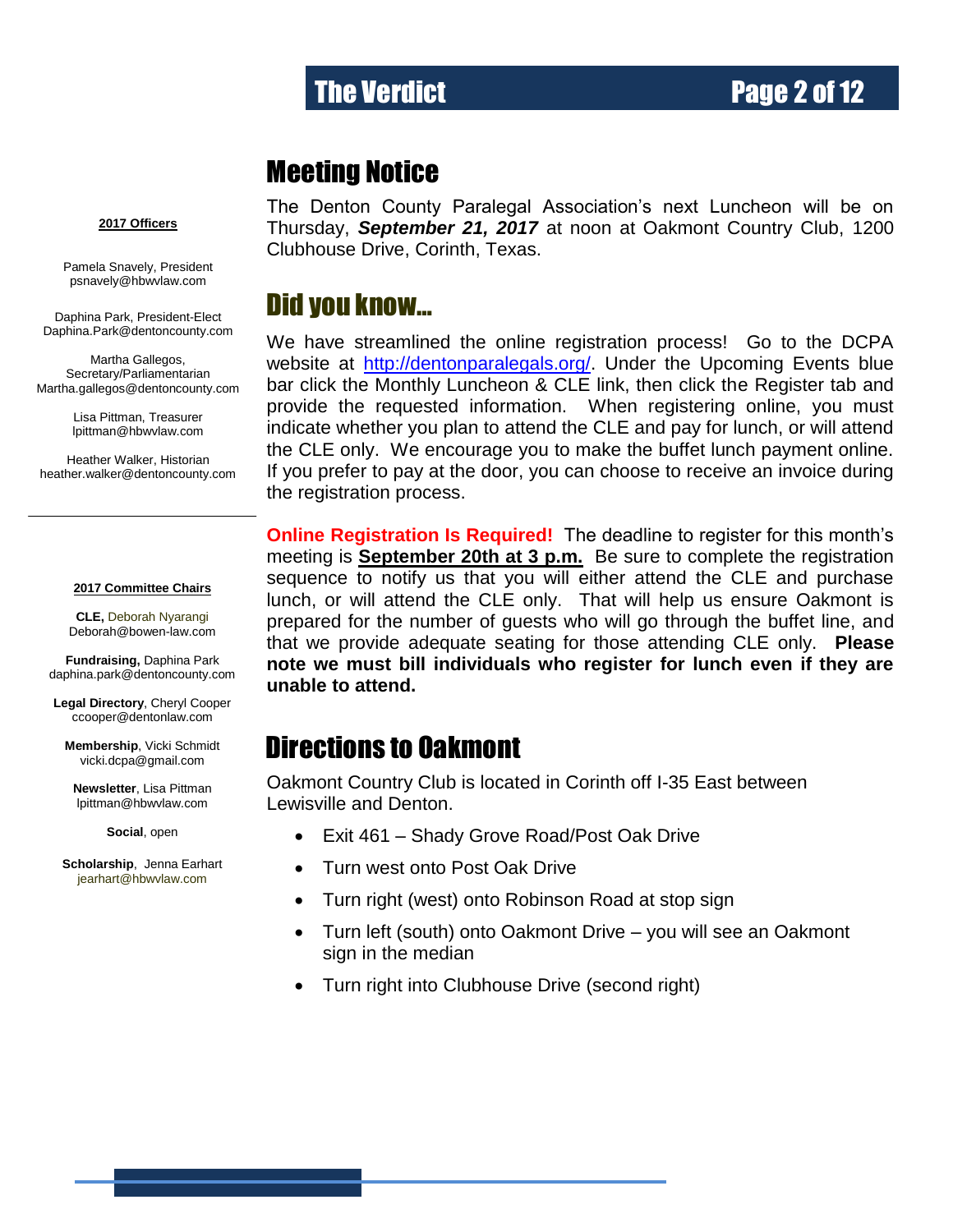**The Verdict Electronic Electronic Page 3 of 12** 

### AGENDA FOR MEETING

Date: September 21, 2017

Place: Oakmont Country Club 1200 Clubhouse Drive Corinth, Texas 76210 Time: Noon

#### **1. Welcome Members and Guests**

#### **2. Speaker:**

Honorable David D. Garcia will give an informative presentation regarding the Veterans Treatment Court Program.

#### **3. Old Business**

- a. Approve August Minutes
- b. Approve August Treasurer's Report

#### **4. New Business**

### **5. Announcements**

- Martha Gallegos Ad Hoc Committee for Judge's Plaque
- Sunnie Palmer Ad Hoc Committee for Bylaws and Standing Rules
- Blanket Brigade Status and Presentation at October Meeting
- Vicki Schmidt Membership Drive Contest Winner Announcement
- Vicki Schmidt Will Take Nominations from the Floor for 2018 Officers (President-Elect, Secretary/Parliamentarian and Treasurer)
- Daphina Park Ad Hoc Committee for Christmas Party planning Thursday evening, December 7<sup>th</sup> at 6 p.m. at Ghenti's in Corinth
- **6. Door Prize**
- **7. Adjournment**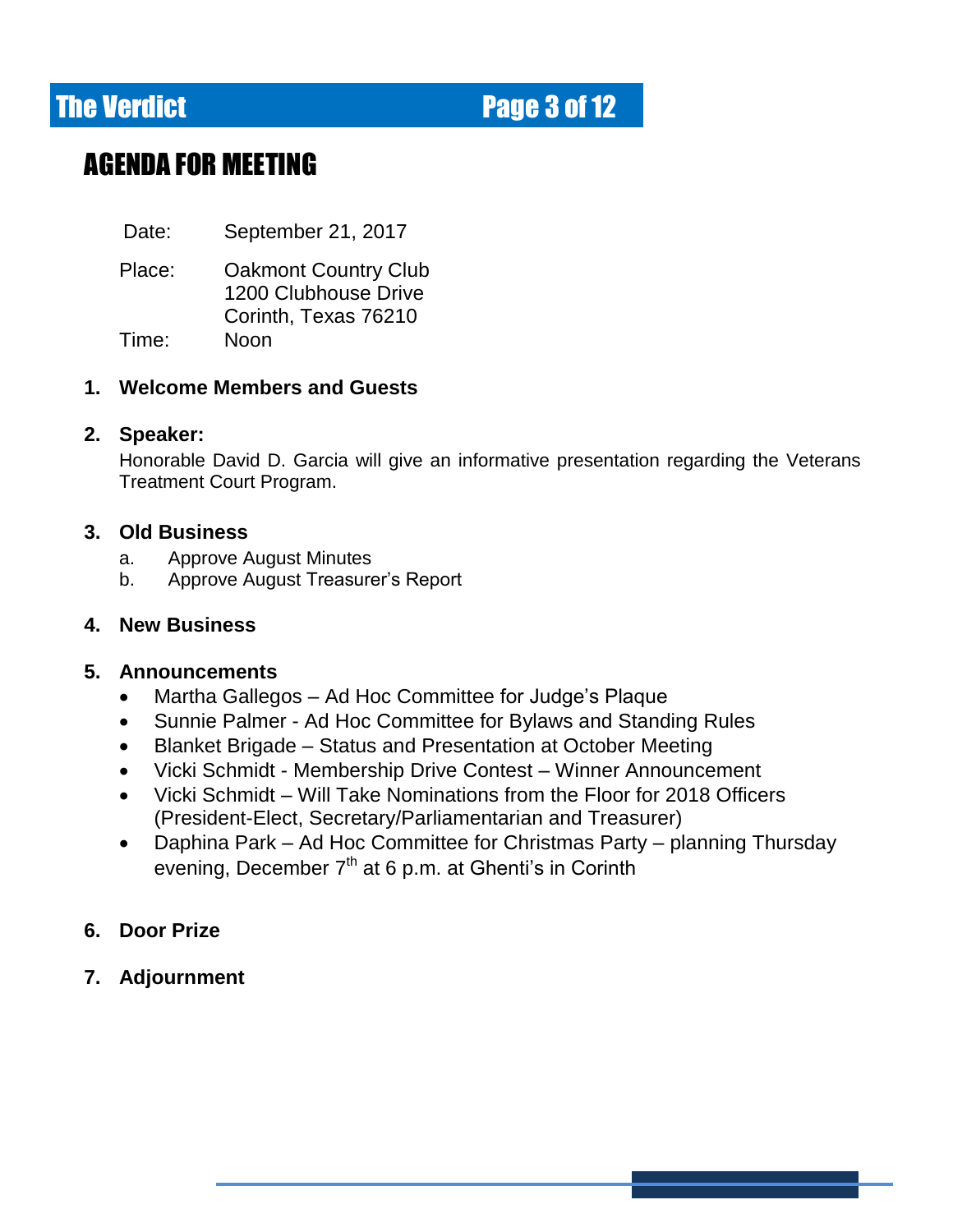### CLE GUEST SPEAKER



The Honorable David D. Garcia will be our guest speaker at the CLE & Luncheon Meeting to be held on **September 21, 2017** and will give an informative presentation regarding Veterans Treatment Court Program.

Judge David Garcia has served as the presiding Judge of the County Criminal Court #3 in Denton County, Texas since his appointment on September 1, 1997 and the presiding Judge of the Denton County Veterans Court since November 2012.

In March 2017, Judge Garcia received the American Counseling Association's Federal Legislative Service Award for his work with Veterans in the criminal justice system. Judge Garcia has served as a faculty member and has lectured at multiple judicial and legal education conferences. He has spoken at many local organization and agencies, state and national conventions on Veterans Treatment Courts and how the Criminal Justice system had become trauma informed to better understand and deal with justice involved veterans. Judge Garcia has also served on several judicial legislative and curriculum committees and other state-wide committees affecting the judiciary.

### UPCOMING EVENTS & IMPORTANT DATES!

| September 21, 2017 - |                     | <b>CLE and Luncheon at Oakmont</b><br>The Honorable David Garcia, Guest Speaker                 |
|----------------------|---------------------|-------------------------------------------------------------------------------------------------|
| October TBD          | $\blacksquare$      | <b>Texas Paralegal Day Celebration</b>                                                          |
| October 19, 2017     | $\sim 10^{-1}$<br>- | <b>CLE and Luncheon at Oakmont</b><br>Donna Bloom, Guest Speaker<br>Elections for 2018 Officers |
| November 16, 2017 -  |                     | <b>DCPA Annual Business Meeting</b>                                                             |
| December 7, 2017 -   |                     | <b>Christmas Party</b>                                                                          |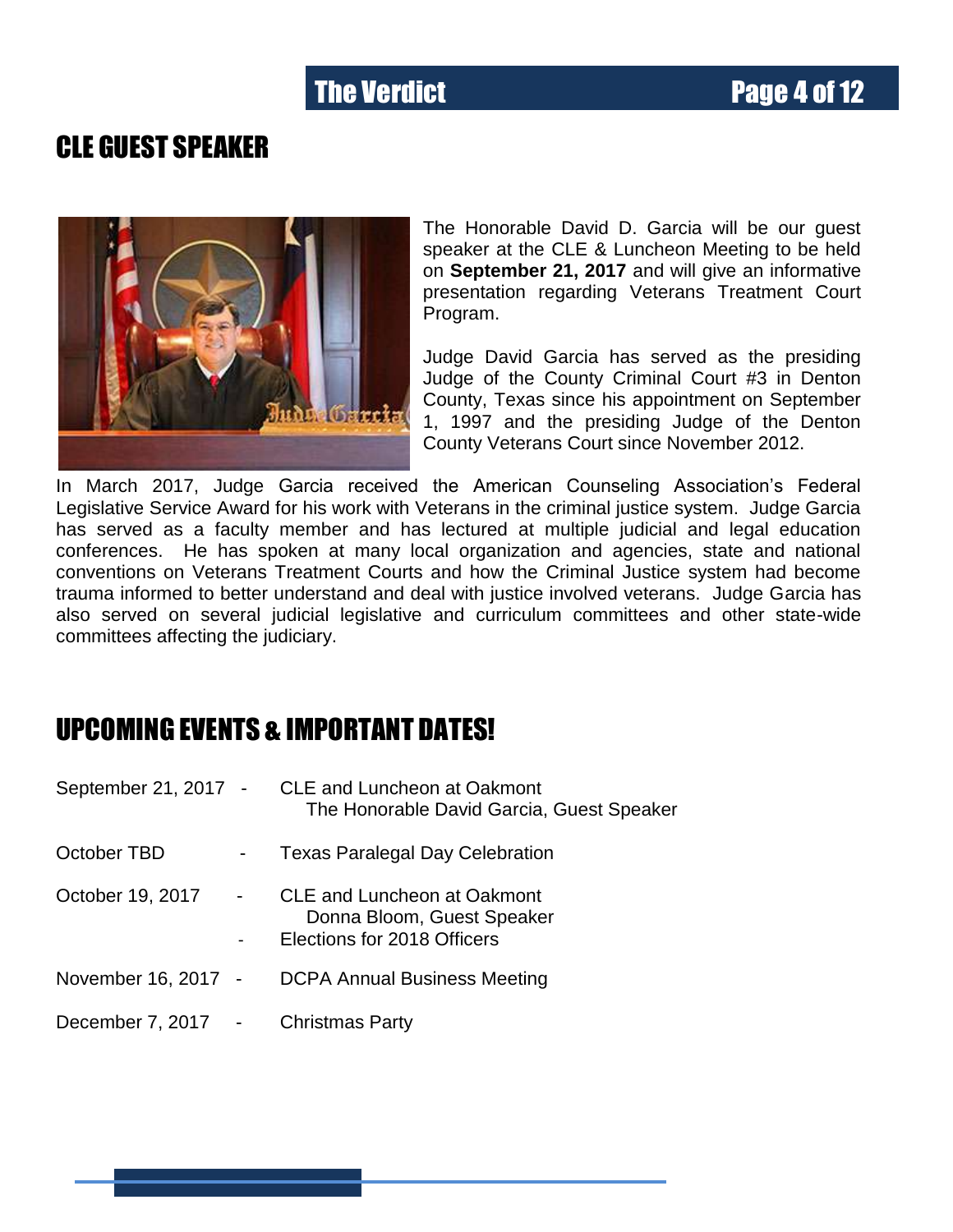## **The Verdict Page 5 of 12**

## President's Message

By: Pamela Snavely, ACP



At our monthly meeting on October  $19<sup>th</sup>$ , members present and by proxy will cast ballots for qualified candidates who are running for election as DCPA Officers in the coming year. We will choose a new President-Elect, Secretary-Parliamentarian, and Treasurer to join the leadership team that will be presided over by Daphina Park as President in 2018. The Historian, appointed by the President and approved by the Executive Committee, will round out the slate of incoming officers who will work together to fulfill the mission of the association. It is a very exciting time full of possibilities!

#### **Standing Committees & Chairs**

While the Executive Committee is responsible for the operation of DCPA as a whole, the Standing Committees devote time and attention to specific programs, events, and activities. Each of our Standing Committees is headed by a Chair who is an Active Member in Good Standing. The Chair organizes the team, serves as the spokesperson, and prepares quarterly and annual reports on behalf of the group. The official duties of the Standing Committees are contained in the Standing Rules and Bylaws. A practical overview of each committee follows this message.

The 2017 Standing Committees and Chairs are:

Continuing Legal Education – Deborah Nyarangi Fundraising – Daphina Park Legal Directory – Cheryl Cooper Membership – Vicki Schmidt Newsletter – Lisa Pittman Scholarship – Jenna Earhart Social – Open

We are grateful to the 2017 Standing Committees and Chairs for donating their skills, creative ideas, and hard work to accomplish the tasks with which they are charged. As we move forward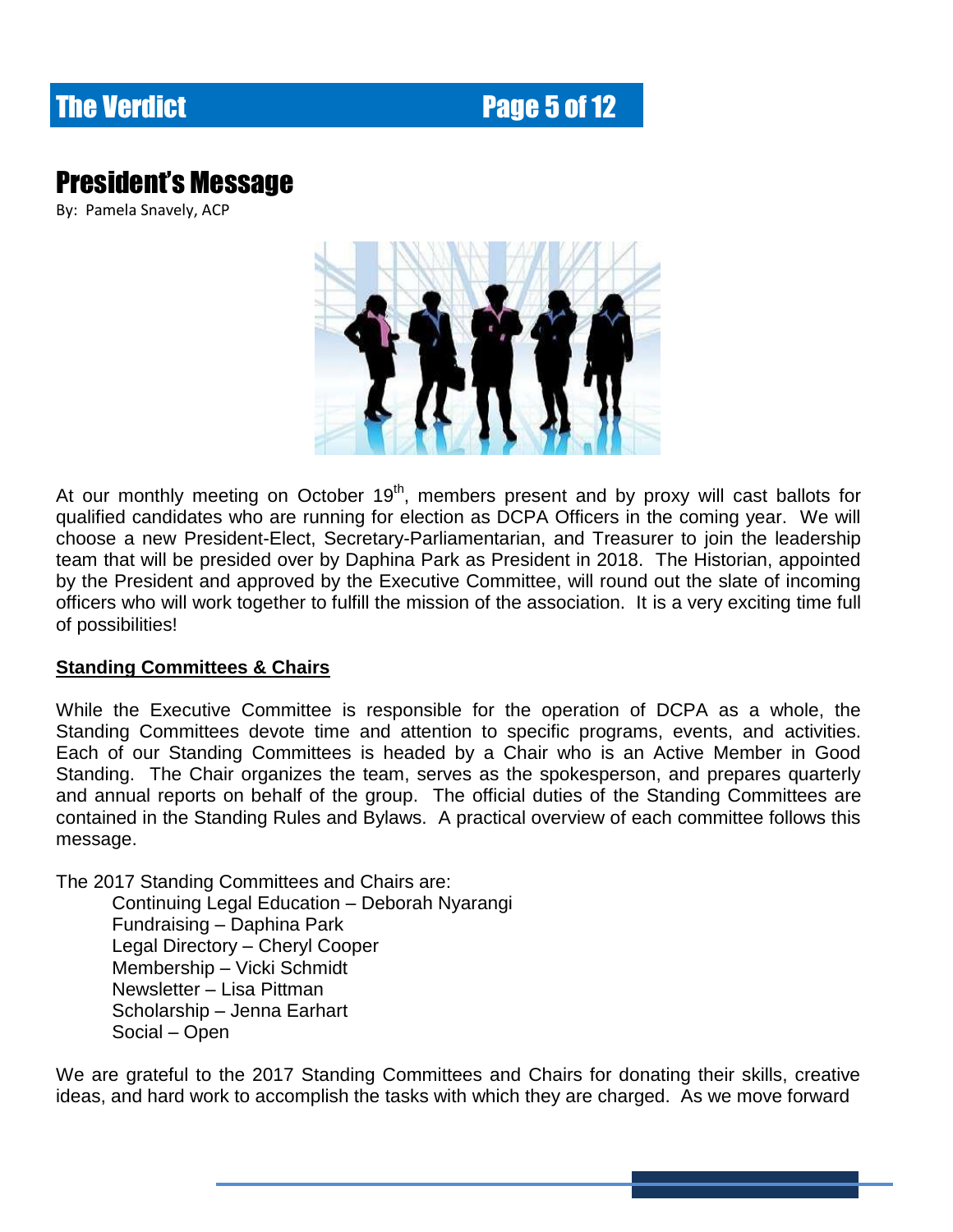### President's Message Con't

with a new line-up of leadership at the helm of the association, we will also need a few new Committee Chairs to take the place of those who are ready to rotate out. It is a great opportunity to try on a leadership role, acquire a different skill set, and build on your strengths! The ability to organize, prioritize, follow-up, and complete a project on time is a sure indication that you would be a good fit in a Committee Chair position!

#### **Committee Members**

If you are not ready to take on the responsibility of a Committee Chair role just yet, be assured that your talents and willingness to be of assistance as a committee member are needed and very much appreciated. We are looking for people who will help lay the groundwork, are open to learning, and eager to develop their base of knowledge. Serving as a member of a committee will give you a better understanding of its goals and how to accomplish them. It is a great place to start and will help you build confidence and character as you develop your leadership skills. It is less time consuming than chairing, but provides valuable help to the Chair in managing the committee's tasks. This is also a great way to ease out of the spotlight if you previously served as an Officer or Chair. Volunteering as a member of a committee gives you the chance to wind down, yet maintain an active presence in the association. We still benefit from your wisdom and experience, and you have more time to enjoy the fruits of your labor and camaraderie of your committee team! All categories of members are eligible to serve as committee members.

#### **Volunteers Make it Work**

Our association was built by volunteers and continues to thrive through members actively participating in its operation as volunteers! The incoming Executive Committee members look forward to having fully staffed Standing Committees with a dedicated Committee Chair ready to accomplish the plans and programs that await in 2018. Your commitment to serve as a Committee Member or Chair will help ensure a smooth and successful year for everyone. There are many benefits in volunteering to serve on a committee: it is excellent hands-on experience that will help you grow personally and professionally, it will enable you to forge new friendships, and it will help you establish lasting connections within the legal community. We need your help! Please take the opportunity to lend your skills and talent to the committee that interests you by contacting me at [psnavely@hbwvlaw.com](mailto:psnavely@hbwvlaw.com) or President-Elect Daphina at [daphina.park@dentoncounty.com.](mailto:daphina.park@dentoncounty.com)

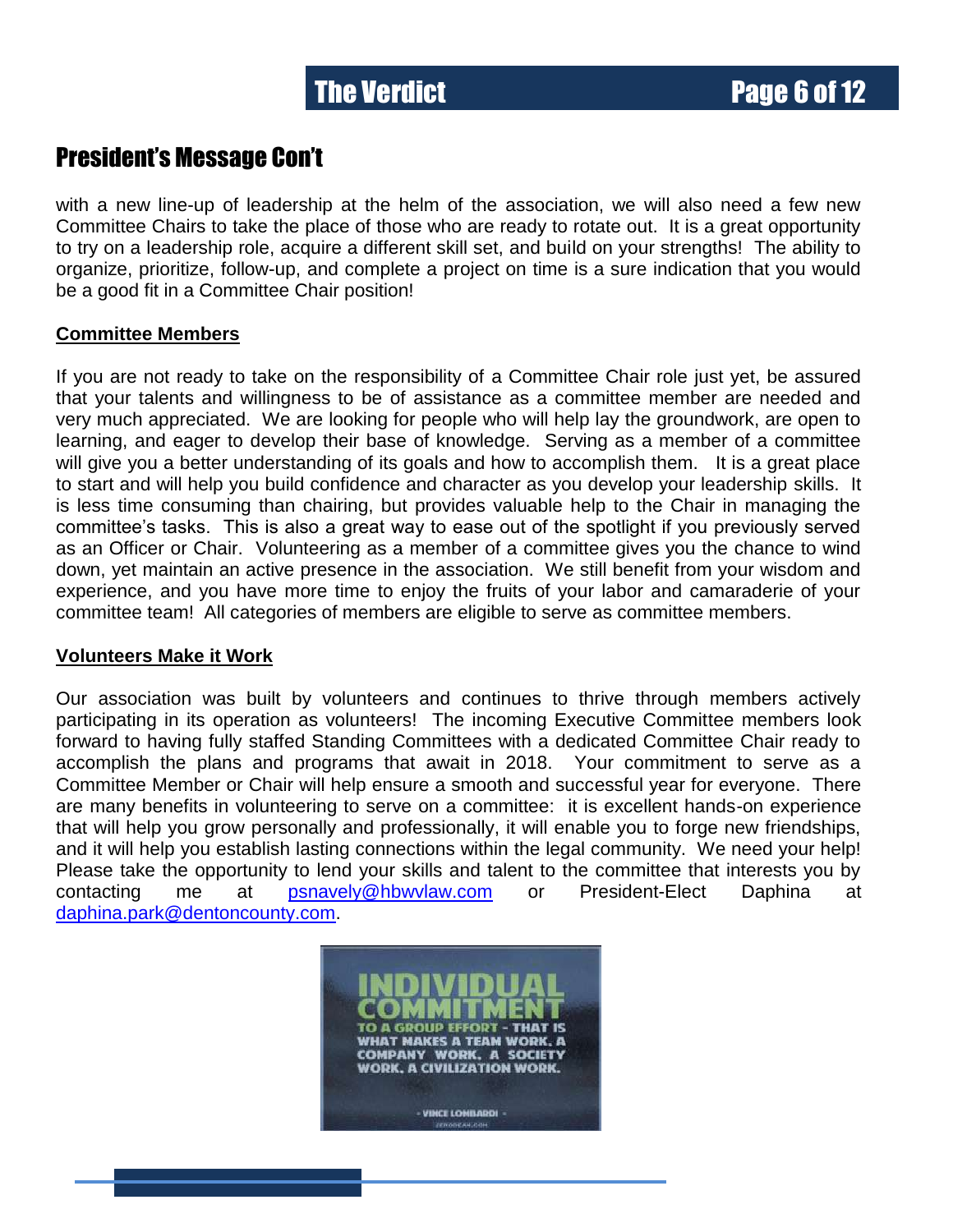### **The Verdict Page 7 of 12**

### **Overview of Standing Committees**

The official duties of each committee are listed in the Standing Rules and Bylaws. The overview below provides a general description of each. The Executive Committee works closely with Committee Chairs and Committee Members to provide training, input, approval, and support to accomplish their goals.

#### **Continuing Legal Education**

The main focus of the CLE committee is to obtain knowledgeable guest speakers with substantive legal education topics relevant to the areas of law in which many of our members work or are interested. It takes thoughtful and committed individuals who have the ability to plan in advance for monthly CLE, and to organize the annual half-day seminar. Committee members reach out to a variety of paralegals, attorneys, judges, and other members of the legal community to obtain commitments for speaking engagements. It is important to review intended presentations for CLE approval and substantive legal education content prior to the seminar. The committee keeps the membership apprised of educational opportunities with sufficient advance notice and reminders, and is responsible for providing a token of appreciation to our esteemed guest speakers.

#### **Fundraising**

This committee is responsible to develop and pursue fund-raising projects for the association as approved by the Executive Committee. The creative individuals that serve on this committee work to provide entertaining and appealing fundraising opportunities. Proceeds from fundraisers are used to cover association expenses and are regularly shared with community outreach programs the association supports. At times the Fundraising and Social Committees will join forces to accomplish their goals together. We have traditionally held a Valentine's Fundraiser each February that is very popular, and in past years a joint Bingo Social/Fundraising event with the folks who reside at Bridgemoor Independent Living Home. Silent auctions, door prize raffles, collection of canned goods for food drives and school supplies for back to school drives are among the other fundraising ideas the committee has pursued.

#### **Legal Directory**

The Legal Directory is compiled and published every two years by this committee. It is a major fundraising project that takes commitment and diligence to keep it on track to meet deadlines and produce a quality product. The committee solicits advertisers and handles advance advertising sales to determine the selling price of the directory based on cost of publication and distribution. It is the committee's responsibility to obtain, review, and update contact information for the Legal Directory database. Contact information in the directory includes DCPA members, Attorneys, Denton County Offices, the Judiciary, Municipalities, Municipal Courts, Law Enforcement, and Legislative offices within Denton County.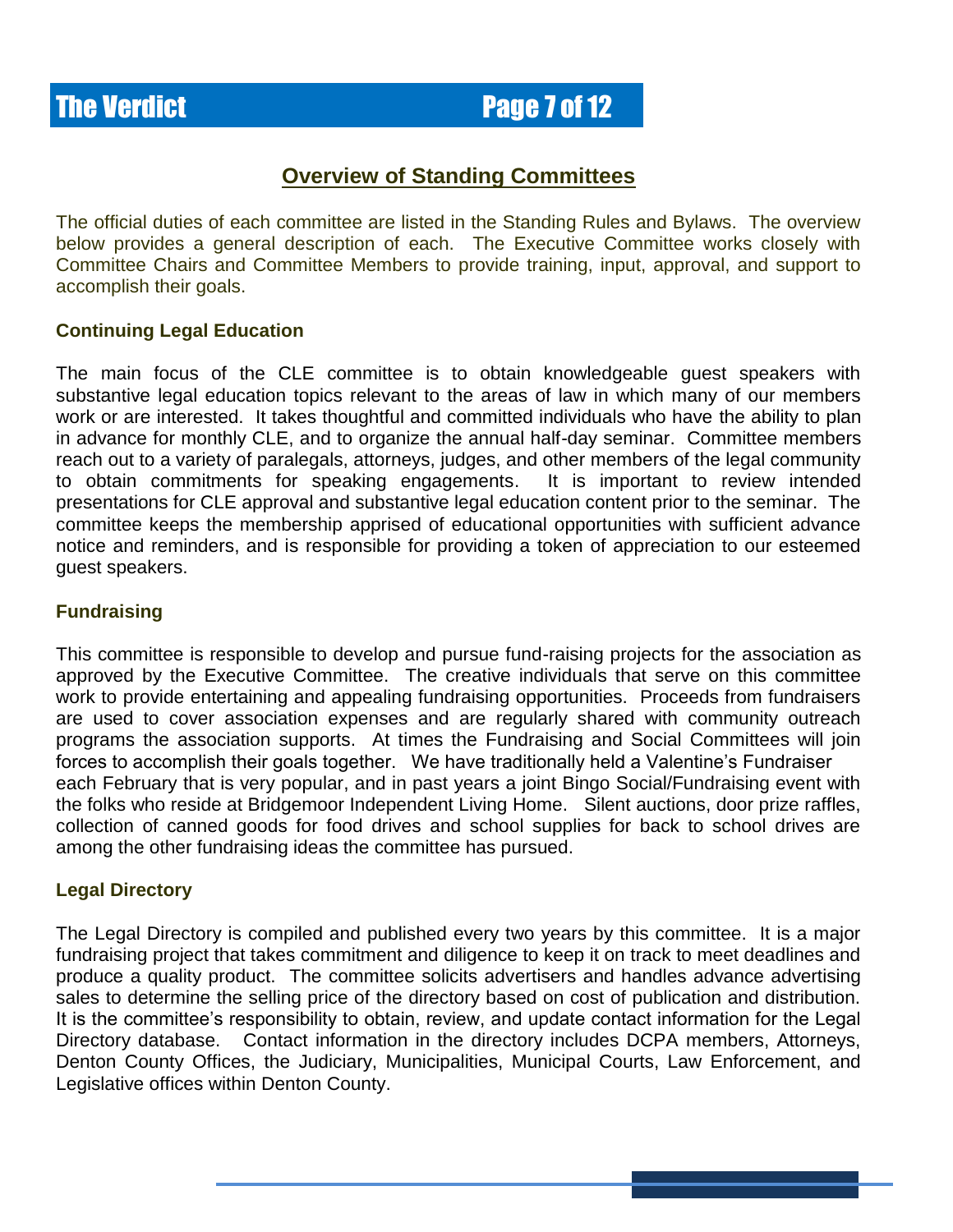#### **Membership**

The Membership Committee reviews all new applications for membership and investigates to ensure the qualifications of potential members correspond with membership criteria. Members of this committee also review renewal applications, members' CLE hours, and payment of the required fees. Computer savvy and the ability to use the Wild Apricot membership software is important. Committee members provide hospitality to members through recognition of birthdays, special events, and other milestones. They provide outreach to potential members, help determine ways to generate new members, and incentives to increase membership. This team procures the membership door prize for the monthly meetings. The Membership Chair also serves as Elections Chair to receive announcements for elections, review qualifications of the candidates to determine eligibility, prepare the ballots, and handle the election process.

#### **Newsletter**

Our newsletter "The Verdict" is required to be sent to the membership prior to the monthly meeting. The members of this committee solicit information, articles, member news, legal updates, and reminders from Executive Officers, Committee Chairs, and Members to accomplish that purpose. Committee members must be diligent in communicating with various individuals to meet established deadlines. The ability to work with the publishing software, to review and edit information for meaning and clarity, and make last-minute changes as may be necessary are important skills for members of this committee.

#### **Scholarship**

The Scholarship Committee reviews all applications for financial assistance from members who commit to further their education by testing for the CP exam, ACP exam, and TBLS Board Certification exam. Scholarship funds become available to members attending the Texas Advanced Paralegal Seminar when there are no applications tendered by testing examinees. This committee tracks and reviews applications to ensure qualifications and criteria are met. They work with the Executive Committee who reviews the final applicants to render the decision regarding Scholarship recipients.

#### **Social**

Paralegals work hard and deserve time to refresh and relax with one another outside of the office environment. In years past, we have organized outings including Scavenger Hunts, Ice Cream Socials, Swimming Parties, Bowling Night, Painting with a Twist, Happy Hour Mixers, and our end of the year Christmas Social. This committee is responsible to organize events, solicit sponsorship, procure door prizes, generate enthusiasm, and encourage participation. At times the Social and Fundraising Committees will join forces to accomplish their goals together. This year some of our social gatherings were combined with our community service project, The Blanket Brigade. We were able to enjoy the camaraderie of learning new skills together while working for the betterment of our community.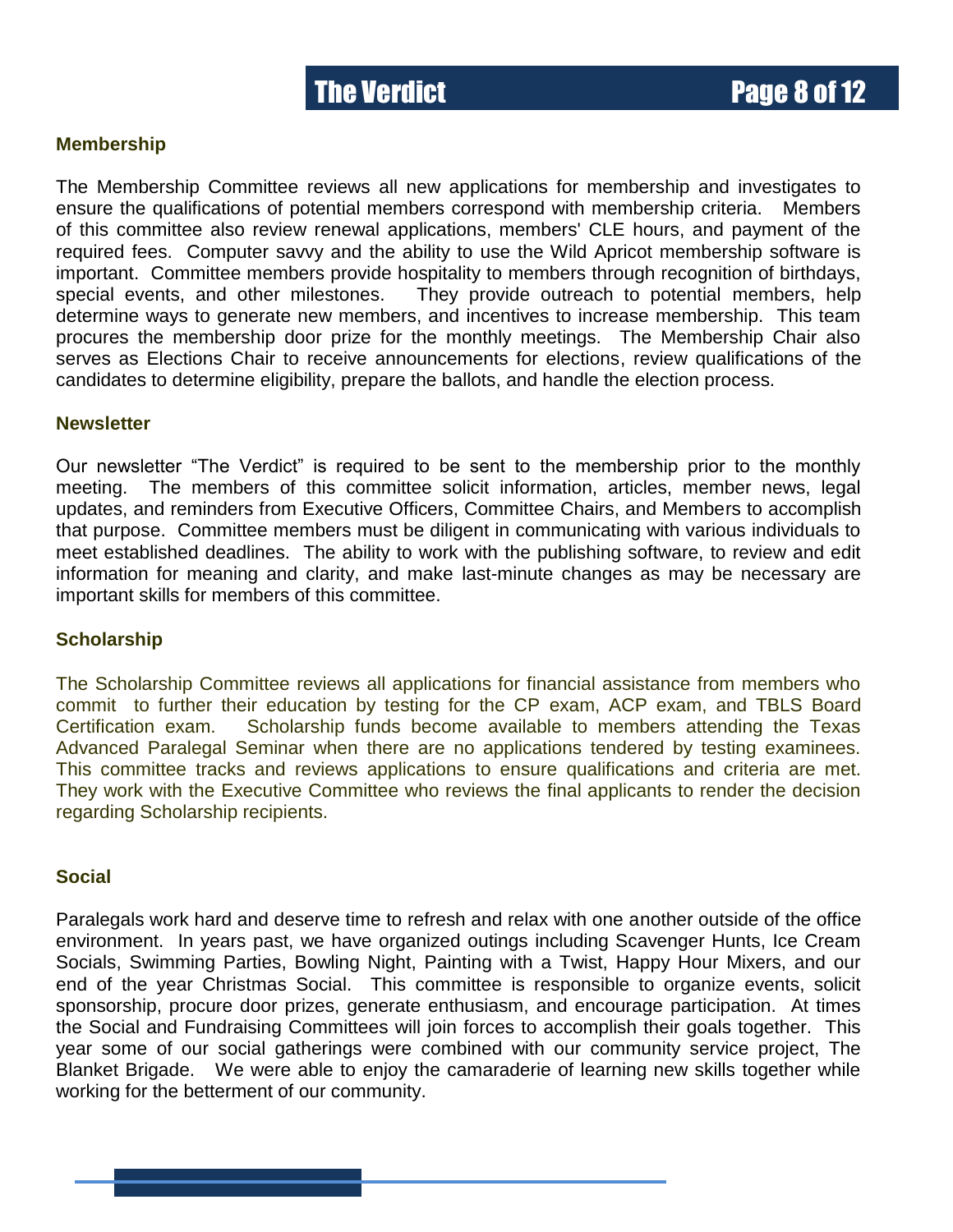**The Verdict Page 9 of 12** 

### **Birthdays**

Our members with October Birthdays are:

Kelly Gampbell (10/10)<br>Suzi Wilkinson (10/24) Kathy Geoffrion (10/02) Cheryl Cooper (10/3) Michelle Beecher (10/5) Kristen Edwards (10/5) Fred Bowles (10/10) Kelly Campbell (10/18) Gloria Porter (10/31)

Hope each of you will have a **Happy Birthday!**

## 2017 TAPS – October  $4<sup>th</sup>$  – 6th

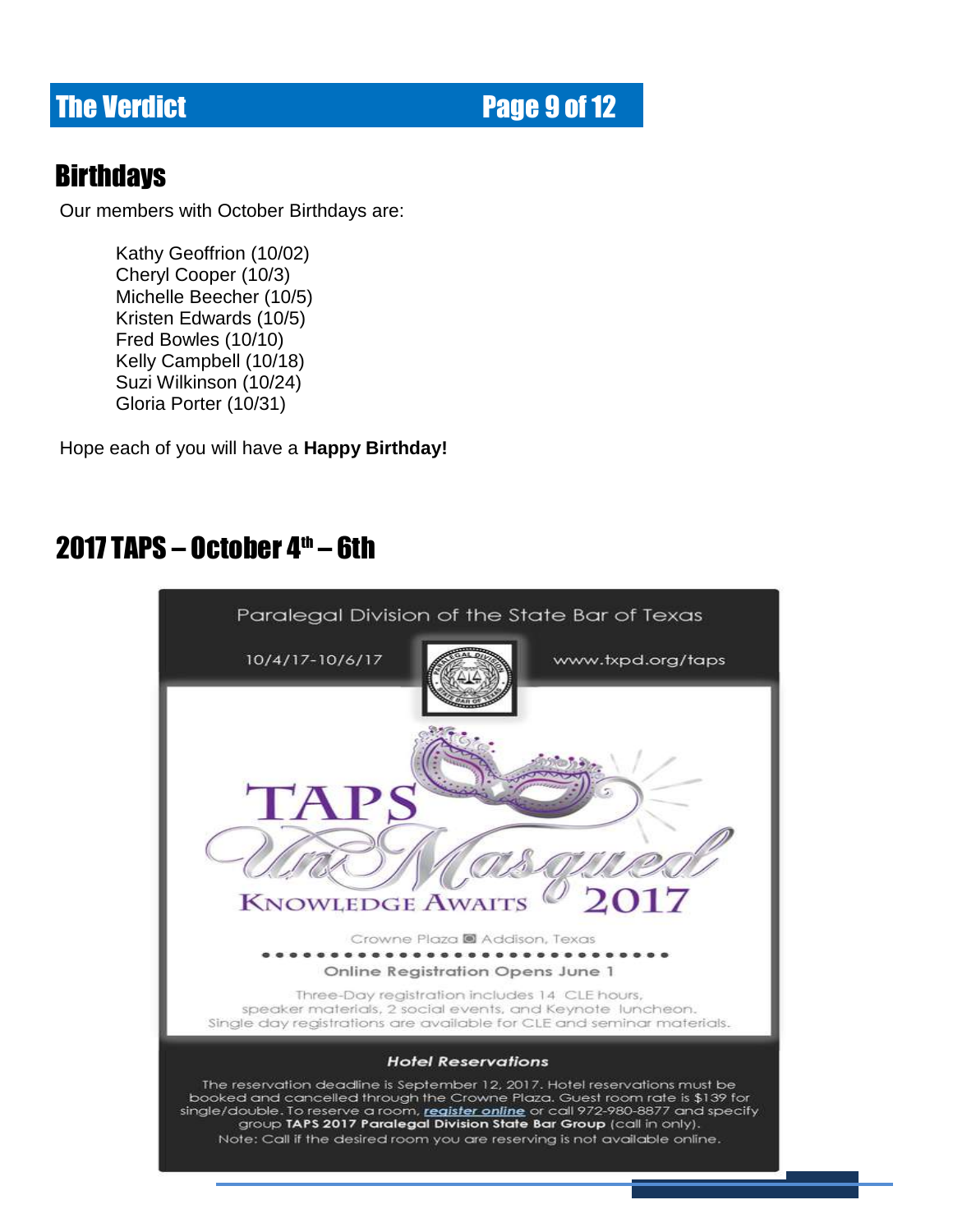## The Verdict **Page 10 of 12**

### Annual Officer Election

Friday, September 15<sup>th</sup> was the deadline to submit your intention to run for office for DCPA for 2018. The annual election will be during the October business meeting to fill the following positions: President- Elect; Secretary/Parliamentarian; and Treasurer.

## 2016 Legal Directory

By: Cheryl Cooper, Committee Chair



The 2016 Legal Directory Committee of the Denton County Paralegal Association is pleased to report that we have published our Denton County Legal Directory.

We are providing two options for the directory this year: a bound hard copy of the directory, as well as a digital copy of the directory that is on a flash drive. This is the first time in the history of DCPA that we have offered a digital copy of the directory and we are very pleased at the way they turned out.

If you, or someone you know, would like to purchase one of these directories, please contact Cheryl Cooper at ccooper@dentonlaw.com; Work (940) 891-0003; or Cell (979) 277-8761.

Digital directory - \$15.00 (\$2.50 Shipping Fee)

Bound directory - \$22.00 (\$4.50 Shipping Fee)

Both directories - \$35.00 (\$6.50 Shipping Fee).

If you prefer to pick up a copy at no additional cost, you may do so at Alagood Cartwright Burke P.C., 319 W. Oak Street, Denton, Texas, 76201, with advance notice. Checks should be made payable to Denton County Paralegal Association and either hand-delivered or mailed to our address.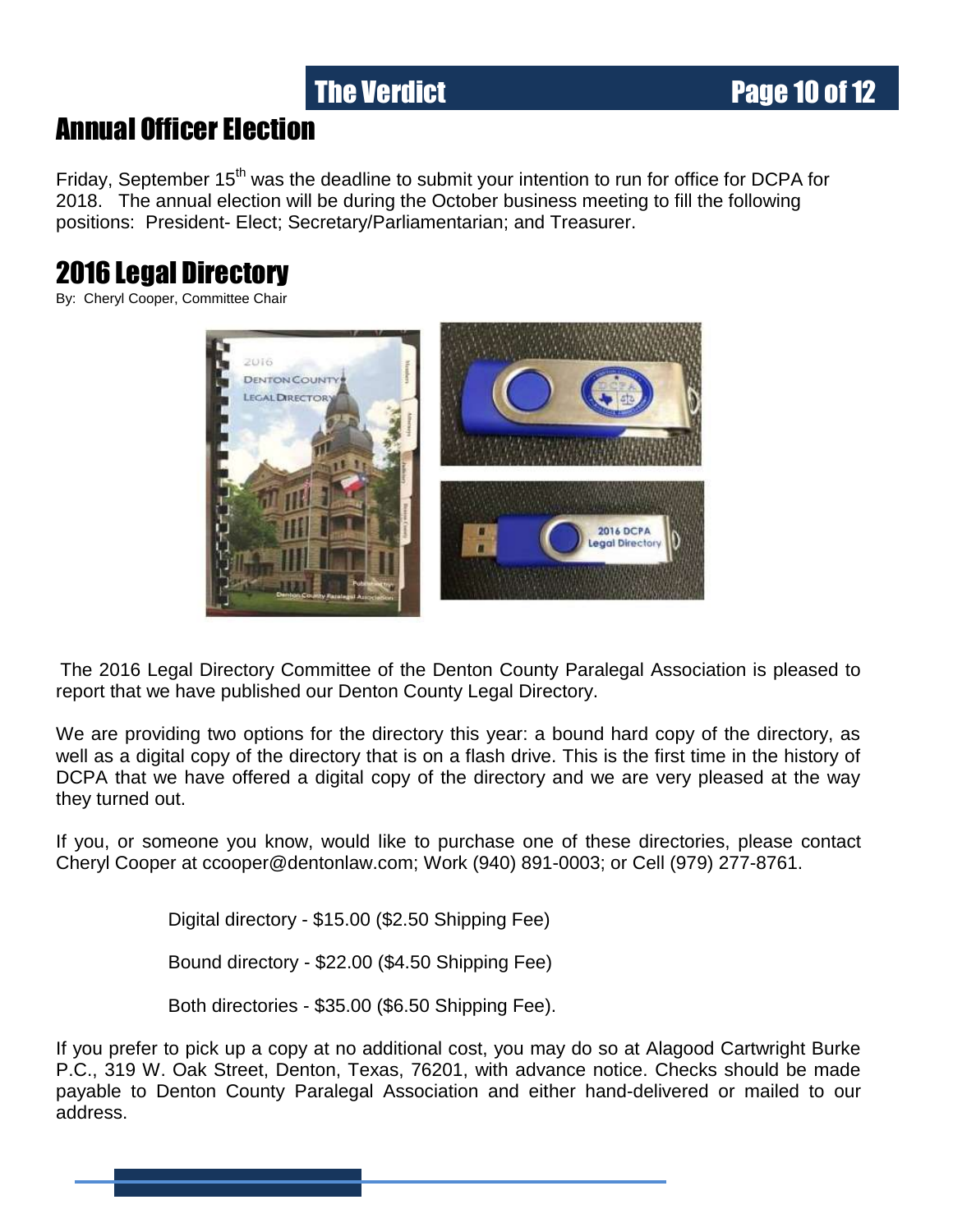

### Support Our Sustaining Members

**Please help support our Sustaining Members by calling them when you have a project that needs outside support. Remember it is through their continued support and generosity that DCPA is able to provide social events at a low cost.**

### **County Process Service Fred Bowles**

159 Sunny Side Lane Valley View, Texas 76272 Phone: 940-390-0914 Fax: 940-484-6054 Email – [fbowles@ntin.net](mailto:fbowles@ntin.net) 

### **Stoffels & Associates, Inc. File & ServeXpress Janel M. Stoffels Jesse Guerrero**

207 W. Hickory, Suite 304 500 E. John Carpenter Fwy Denton, Texas 76201 Irving, Texas 75062 Phone: 940-565-9797 Phone: 972-893-6691 Fax: 940-565-9197 Fax: 888-529-7587

Email – [jmstoffels@aol.com](mailto:jmstoffels@aol.com) Email – jguerrero@fileandserve.com